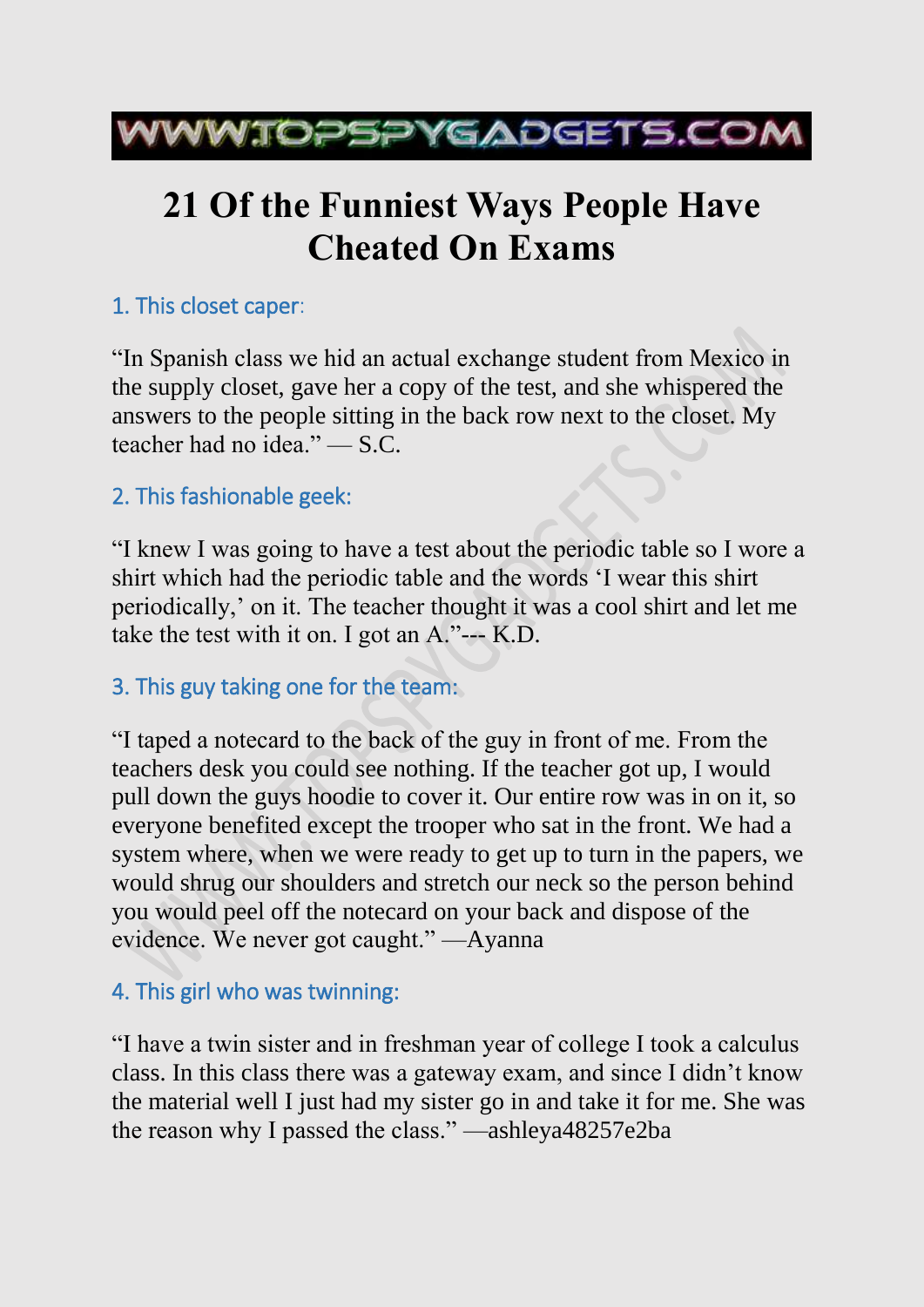## 5. This well-designed plan:

"A classmate of mine carefully removed the label from a Coke bottle and scanned it as an image file, opened up Photoshop and replaced the ingredients paragraph with notes from the test and reprinted it on glossy paper. After careful cutting and gluing it back onto the bottle, it looked exactly like an inconspicuous bottle of Coke that he just kept on his desktop during the exam." —laurenpilecki

## 6. This more modern way of cheating:

"I bought an Android smartwatch specifically to cheat. I would screenshot my notes and send them to my watch for viewing, or if I needed to Google something by voice I would say it aloud as if I was thinking to myself." —epotts0629

#### 7. This stylish scheme:

"I braided my hair into two dutch/fish braids, made little paper strips with the answers and key-words, rolled them really tiny and hid them in between the braid strokes. I never got caught with that one." andhreinagonzalezv

#### 8. This idea no one saw coming:

"I wrote out the answers in invisible ink on my body and then used the flashlight on the back of the pen it came with to see them. No way of ever getting caught." —kylemckeebrown

# 9. This risky fashion statement:

"Once I had a friend come over before the exam and help me tape notes on my legs. I wore a really long black skirt with slits on both sides that go all the way up. I think the teacher suspected something at one point, but of course he couldn't tell me to pull my skirt up or whatever. All in all, cheating successful." —marijaholt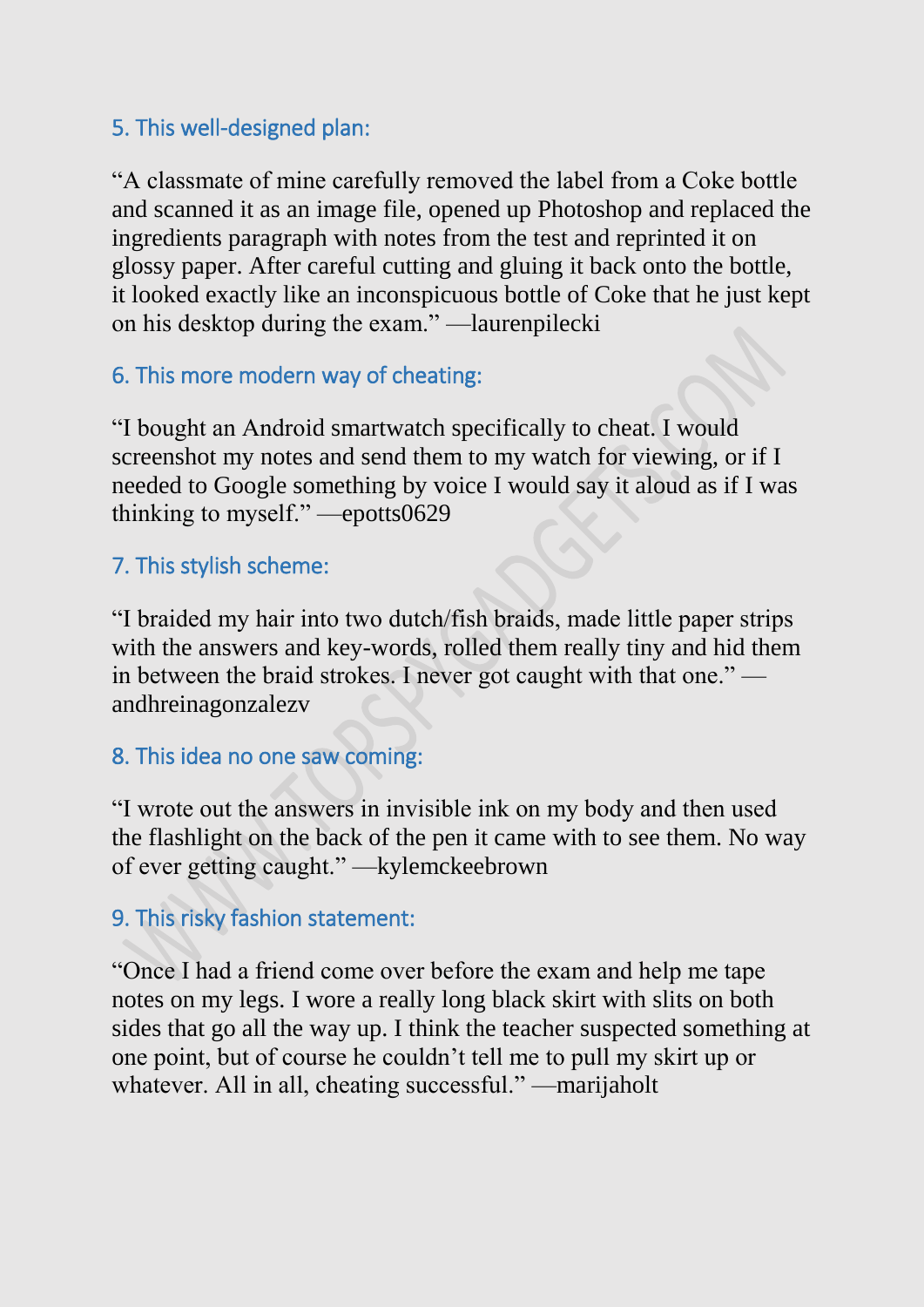#### 10. This musician who's singing his way to an A:

"For one of my classes I was able to listen to music while taking the tests, but I would need to show the teacher what I was listening to. Since I was in a band I had access to make recordings. I would list every answer from the study guide while speaking into the mic. And voilà! The most creative way I ever cheated was turning the information into a song which I was listening to while I took the test."  $-K497c$ e5dc7

# 11. These ridiculously small recital notes:

"On a verbal test for Spanish class in high school we each got called individually to recite a poem we had to memorize in Spanish. We had to go to the teacher's desk, sit in front of her and recite it. My friend wrote out the entire poem on a long strip of paper, then wrapped the paper around the inside of a clear pen. As he recited it, he rolled the pen around in his hands, to read the parts he forgot. Genius." mimicons100

#### 12. This girl with a "really bad" sore throat:

"This girl I know brought Strepsils into the exam, because of a sore throat. She had unwrapped all the Strepsils and wrote key points on the inside of each of the wrappers, then re-wrapped them. So, it may have looked like she was just taking Strepsils, but she was actually just looking for answers." —rebeccalucys

#### 13. This person who nailed it:

"My accounting teacher gave us a study guide with the exact questions that were going to be on the test. It was a 100-question multiple choice test. I was sick and studying wasn't working out well. With a pencil I wrote the answers  $(A,B,C,D)$  in order on my fingernails very tiny so that they could all fit on my thumb and index finger. Then to make sure that it wouldn't rub off I applied clear polish." —Allison2333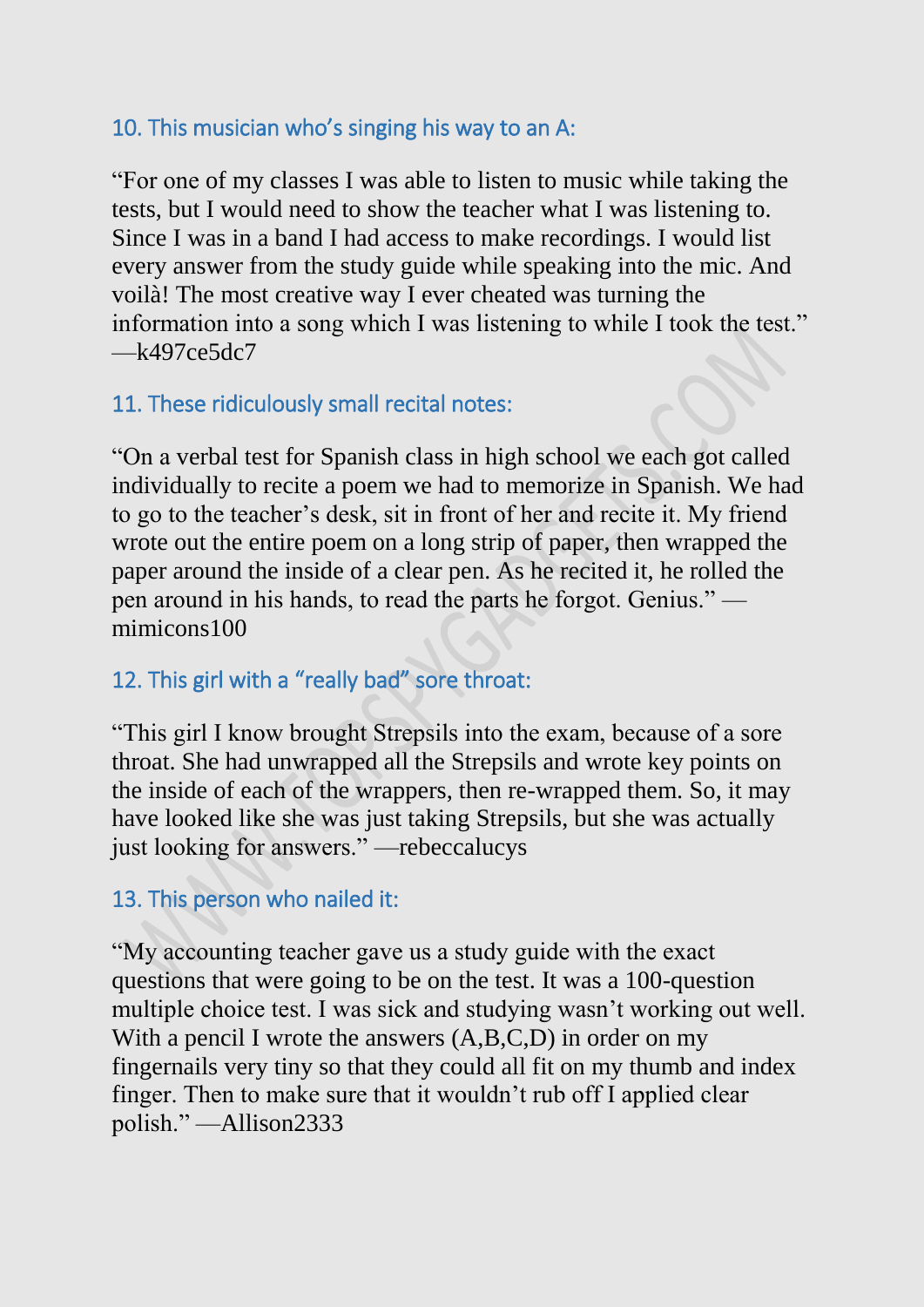#### 14. This amazing use of body art:

"The most creative way I cheated on a test was to get the answer from my friend who took the test before me and write the multiple choice answers in the spaces between the tattoos on my arm. The tattoos are quotes so it didn't look any different than it looked all semester." -A.

## 15. This signature move:

"I had this sweater from summer camp that had all the signatures and messages from my camp friends all over it (my version of a yearbook). I would wear it on test days and write the answers alongside the messages from my friends. The teachers couldn't tell the difference in the writing, and best part is I would write in washable markers so I could just wash and re-use!" —j3lyfyshgal

# 16. This person that's double trouble:

"Okay so there were two instances where I got creative with my cheating: the first being that I wrote on a tissue, then when I was done I just fake blew my nose into it and tossed it out. The other time was using my accordion folder. The back was opaque until you pressed on it so I would slip the sheet with the answers into the back section, put my folder on the floor (back facing up), then step on it in order to see the answers." —xtinamooso

# 17. This person who realised it's more work than it's worth:

"I once recorded myself saying all of the answers to an exam on my phone. During the exam I wore a sweatshirt and a chunky scarf to hide my headphones and just played the answers through the headphones. It honestly would've taken less time and would've been less stressful if I had just studied." —hannaha4fb168609

#### 18. This rubbery method:

"In high school Spanish class I wrote all the vocabulary we needed to know on rubber bands. When they were on my wrist I could read them but when I took them off no one could read them. I told my